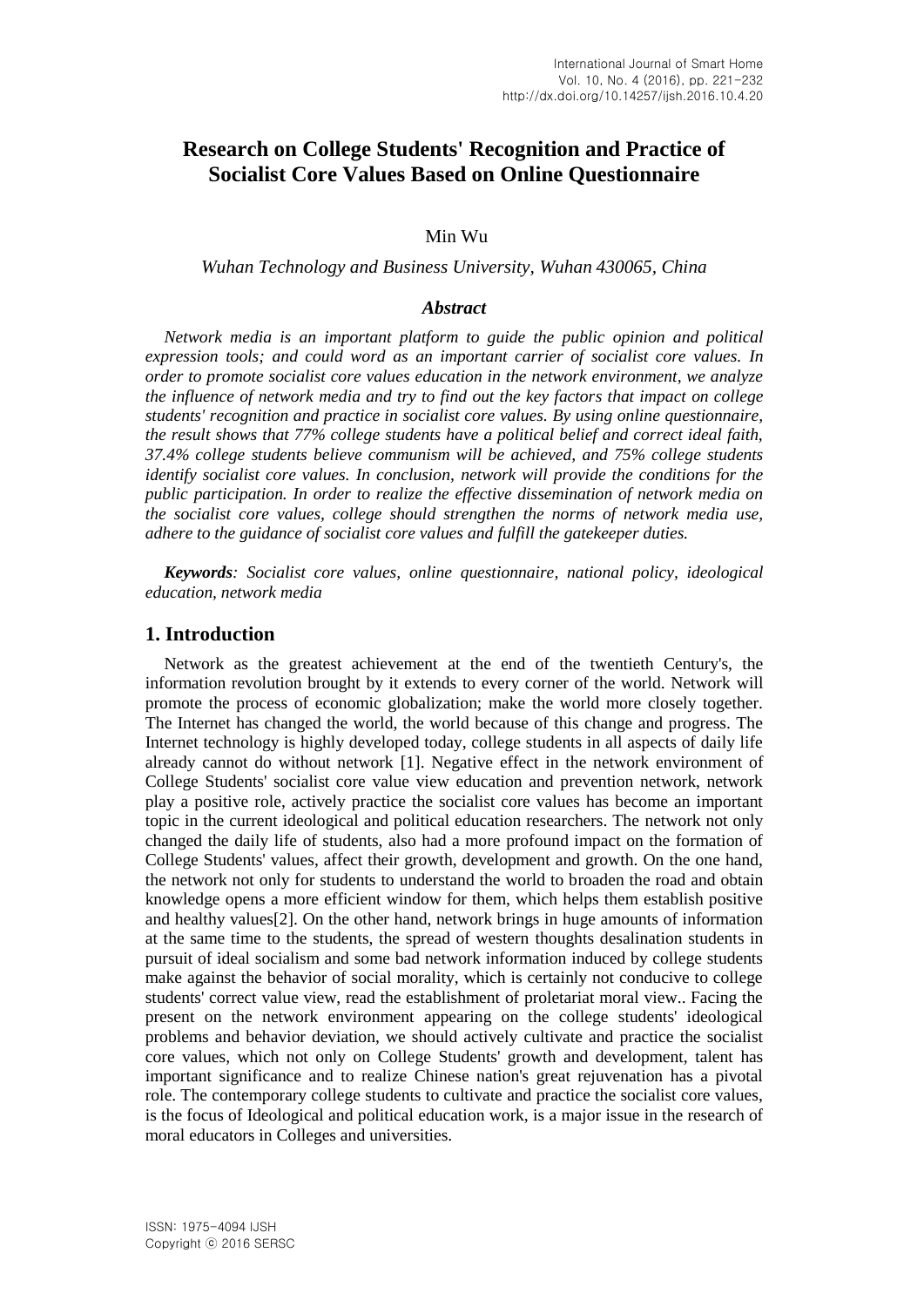College students identity and practice socialist core value concept study is constructing socialist core values are urgently needed in college students, in-depth interpretation of the socialist core value concept, and promote the core value idea in the minds of college students must be the means, is the core values of socialism really for college students to understand grasp of the important initiatives, is advantageous in practice guidance and promote the core values for college students agree with the process , method to dynamic mechanism, comprehensively promote the university student to fulfill the socialism core value view [3]. Study of College Students' identity and practice socialist core value concept is to pinpoint to accept the core values of the college students in the view of theoretical basis, identity of scientific planning guidance system, in-depth study of the identity of the mechanism of internalization; accurately grasp college students identity and practice of core value of value view of dialectical interactive relations, exploration and seeking college students practice the core values of the dynamic mechanism and route, the socialist core value concept into the campus, into the classroom, into the mind, and promote the innovation and development of Ideological and political education of college students, providing clear thinking, channels, the breakthrough point and feasible method system. Actively cultivate and practice the socialist core values of college students, to help people get rid of the misunderstanding. In recent years, with China's steadily push forward the socialist harmonious society, the construction of a well-off society in an all-round way, with a strong socialist culture blind self-confidence selfreliance development, socialist core value system and the socialist core value concept caused the social from all walks of life widespread concern. However, in real life, people often put the socialist core value system and the socialist core values confusion, even equated. This is a misunderstanding exists in learning and practice. Therefore, the cultivation and practice the socialist core values of the first step is to clarify the concept, clarify the socialist core values of specific content to understand the dialectical relationship between the values of the socialist core value system and the socialist core value. On the basis of the great practice, it is possible to consciously put into a socialist harmonious society and a well-off society in an all-round way.

## **2. Literature Review**

### **2.1. Network Ideological and Political Education**

As an important carrier of information, network media has become more and more important position and the main tool of social mainstream social ideology, the spread of values [4]. Eighteen big reports of the party from the country, society and citizen three level, highly summarized the socialist core value concept, and put forward the three advocate, namely advocate a prosperous, strong, democratic, civilized and harmonious, advocate freedom, equality, justice, the rule of law, promote patriotism, dedication, honest, friendly, actively cultivate and practice the socialist core value view. Mechanism refers to the original structure and operation principle of the machine, is now widely used in the study of various disciplines, usually borrow refers to lead the research object changes, decided to study object in the presence of the working principle and working process. An effective communication mechanism is not only the guarantee of socialist core values has spread the actual effect, more conducive to the formation of a good atmosphere for the cultivation of socialist core values and construction[5]. Network media the socialist core values of effective mechanism including: selection, control, feedback mechanism, guidance, coordination, integration mechanism; penetration, diffusion, education mechanism and public participation mechanism, between them is a mutual connection, mutual influence the overall.

The party and the government attach great importance to the network to grasp the emphasis on improving the effectiveness of Ideological and political education by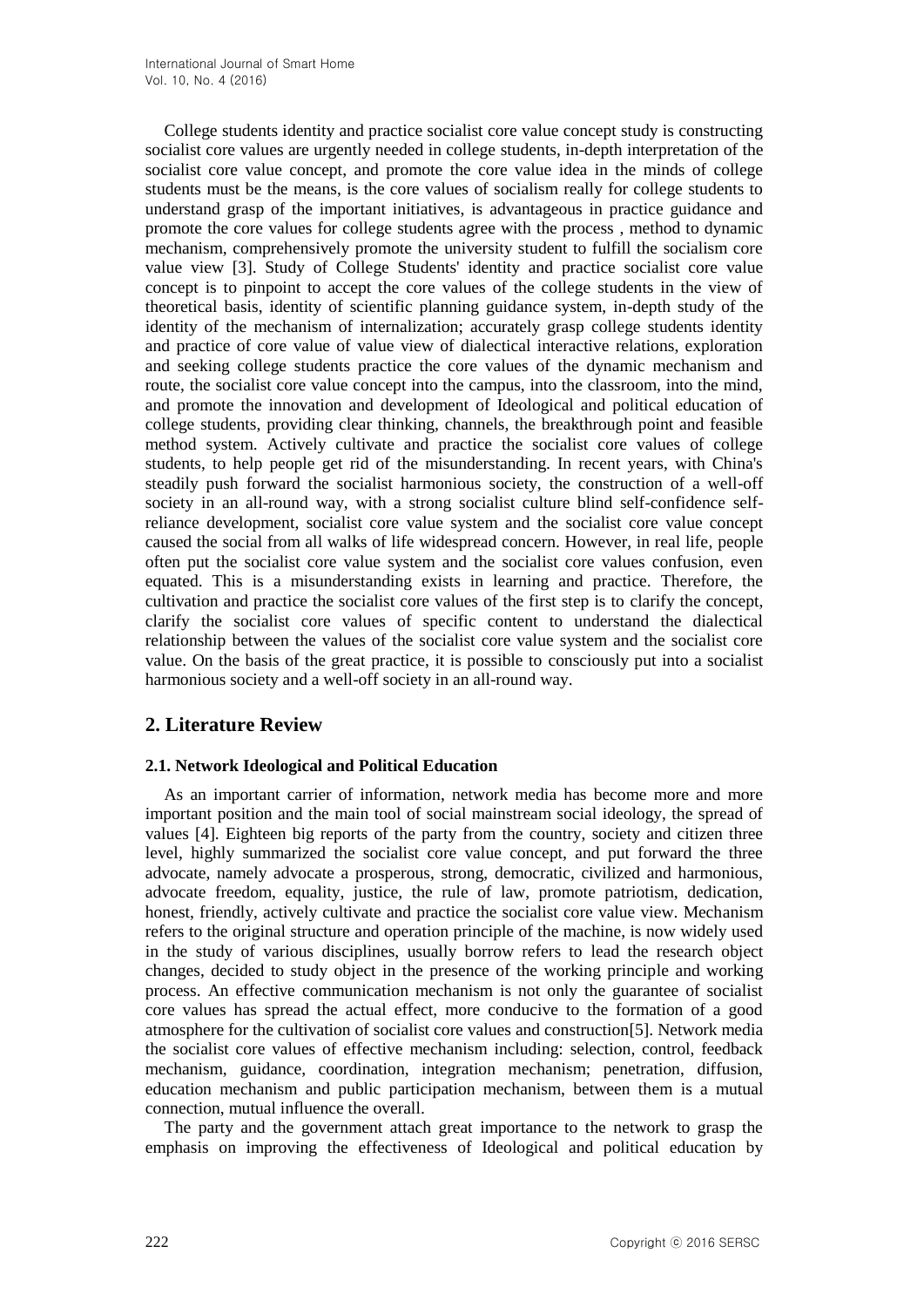network. Efforts to expand the effective way of the ideological and political education of College Students under the new situation, take the initiative to occupy new positions of Ideological and political education, to prevent all kinds of harmful information on the Internet. The network has brought unprecedented opportunity to the ideological and political education, one is network with the characteristics of the large amount of information to enrich the content of Ideological and political education; second is multimedia technology make the morphology of the education content from dynamic to static, from plane to stereo; the third is for educators to rich historical and cultural knowledge and modern information technology to carry the intrinsic content of Ideological and political education[6]. On the one hand, the network ideological and political education to overcome the traditional way in the transmission of information in terms of delay interval and improve the timeliness of education; on the other hand, educators and education are not subject to the time limit, at any time and any useful information browsing, or education or education, to improve the effectiveness of Ideological and political education.

To establish a reasonable selection mechanism can further purify the network environment, the concept of socialist core value to create a good atmosphere, also can better socialist core value concept reside in the network life. How to effectively select information, mainly to do the following:

- 1) *Optimization of information supply:* Users of the information demand is diverse, network information to meet the information needs of different groups of people. However, bad information will inevitably bring a certain degree of influence and harm, even lead to the occurrence of network crime. Therefore, in order to meet the information needs of people at the same time, but also to further improve the supply of information, information from the information source to ensure the quality, information to reduce the negative influence, so as to socialist core value concept of the spread of creating good environment[7].
- 2) *To fulfill the "gatekeeper" duties:* The era of information network, the government and relevant departments should correctly fulfill the gatekeeper role, to ensure the normal supply of information. Correctly perform duties of gatekeeper and not only in the choice of information strict, but to ensure a smooth channels of information dissemination, information assurance objective and impartial propagation; it is not to simply control or even prevent the spread of negative impact of information to the government, but in the face of the people questioned, to ensure timely and actively respond to the question. So as to maintain the government's credibility, in order to enhance the influence of network media the socialist core values. Otherwise, people will lose to the socialism core value concept of identity, to lose confidence in the government.
- 3) *The development of media literacy education:* In the Internet era, media literacy education to enhance people's information is correct and active selection key. At present, the urgent need to establish the selection mechanism of people to the correct understanding and recognition of media information, reasonable selection and reasonable use of media information dissemination, rational participation. Media literacy is not only a correct and reasonable choice of information basic quality of people in the information age should have, also should be one of the important guarantee to purify the network environment.

#### **2.2. Core Socialist Values**

College students undertake the task of building prosperous and powerful democratic socialist countries, their comprehensive quality and life value concept is directly related to the future and destiny of the party and the state, the cause of socialism with Chinese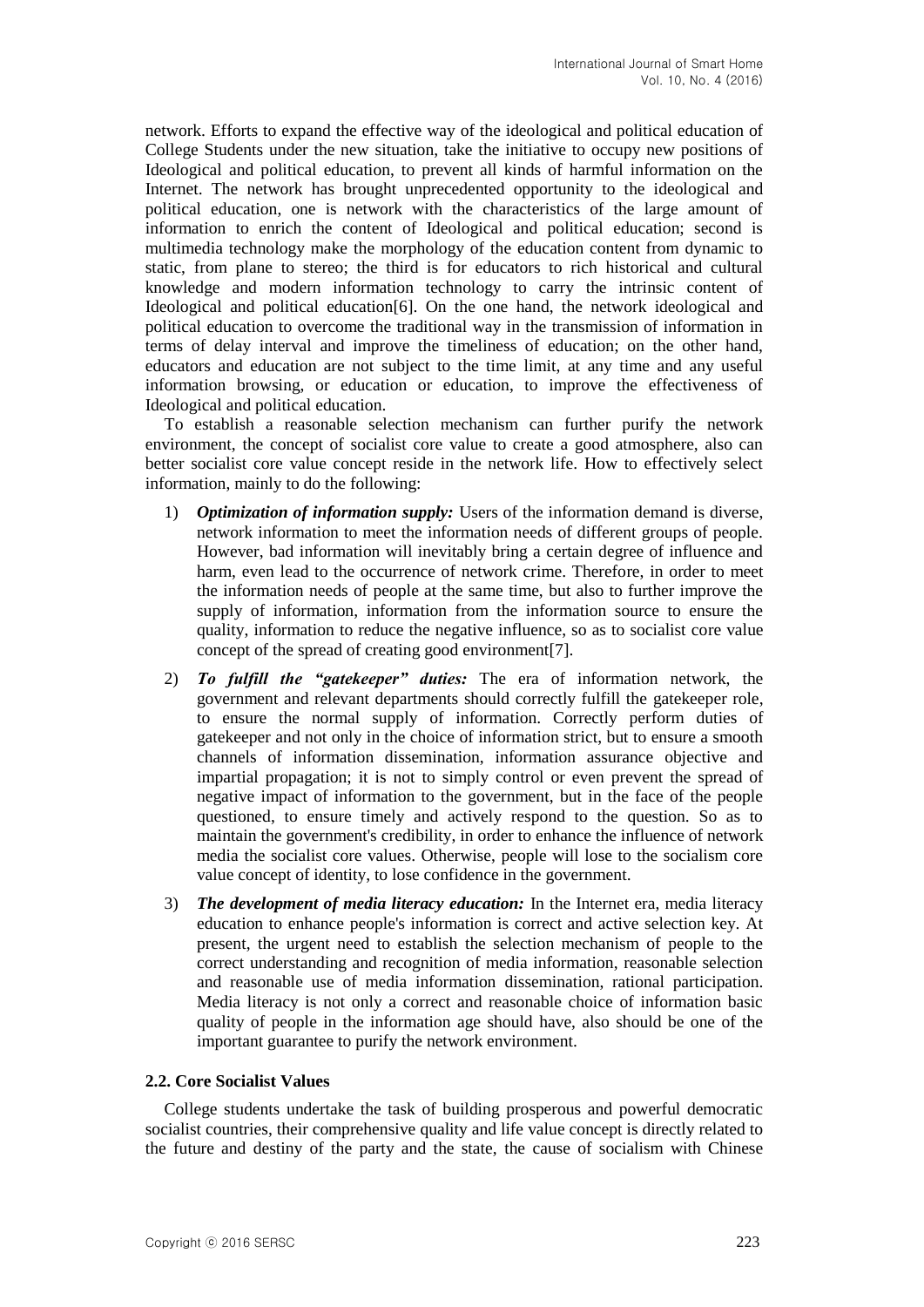characteristics to promote decline success or failure. Therefore, how to guide students to form positive and healthy values is particularly urgent and necessary[8]. The values of contemporary college students training including Marx ideology and patriotism core idea etc. In building socialism with Chinese characteristics and the education, training ways of socialist core values is divided for instilling theory to practice analysis in two phases, and through scientific and standardized regulation and emotional output way of promotion. Scholars believe that let students groups to establish and promote the socialist core values, consolidate the Marxism in the guiding position of colleges and universities, is the view on the values of the college students during the social transformation needed to shape, but also to cultivate and carry forward the spirit of the contemporary university needs. In the new historical period, colleges and universities should be the construction of the socialist core value view is the central link to innovation and development of Ideological and political education work, growing the effectiveness of College Students' socialist common ideal education, leading to the university spirit, and create a harmonious campus culture, to better meet the needs of the construction of a socialist harmonious culture.

The socialist core values, is a kind of ideology of our country, with the long-term development of society, with history, reality and future of stability based on the values of. It is capitalism the core values and its rational core, inherit Chinese excellent traditional culture of the rational value, integrate Marxist core value view of a new values, which not only reflects the essence of socialist system and to promote the harmonious development of socialist[9]. It is the ideological and political education value ideal and pursuit, has laid a solid foundation and philosophical foundation environment for ideological and political education. The construction of the socialist core values is consolidate the Marxism in the guiding position of colleges and universities, is needed to shape on the values of the college students during the social transformation, but also to cultivate and carry forward the spirit of the contemporary university needs. In the new historical period, colleges and universities should the construction of the socialist core value view is the central link to innovation and development of Ideological and political education work, growing the effectiveness of College Students' socialist common ideal education, leading to the university spirit, and create a harmonious campus culture, to better meet the needs of the construction of a socialist harmonious culture. On college students of socialist core value view education can not only provide effective theoretical support for the ideological and political education of college students, and for the further innovation of College Ideological and political education work, better shaping contemporary college students made a positive outlook on life and value also has very important practical significance.

## **3. The Influence of Network Media on Socialist Core Values**

#### **3.1. Guide Mechanism of Network Media**

The characteristics and functions of the network media the ability of guidance, coordination and integration, guide and coordination and integration mechanism and the establishment is an important guarantee for the network media effective dissemination of socialist core values. Network media information transmission can make the people gradually eliminate the uncertainty, at the same time, the network media pass information will guide people in accordance with the network media to understand things, thus affecting people's life style and behavior patterns in a certain extent, and even affect the people's way of thinking and value judgments. The cultural communication activities of people's daily life is not only the source of information, but also become an important part of the way of life, and to guide and promote the change of life style. At present, the network media should become guide people to form a correct world view, outlook on life, values the important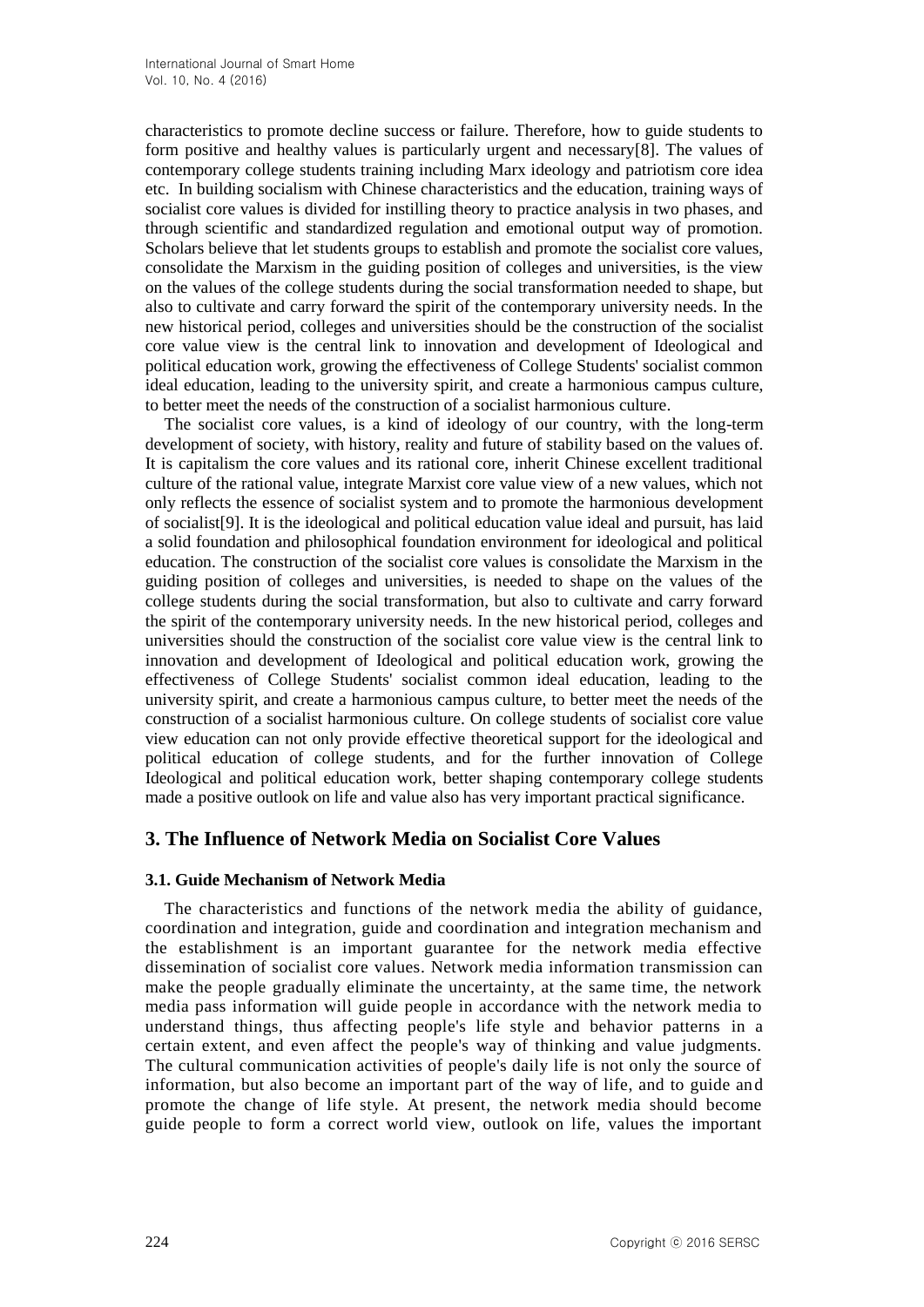tools, and guide people to set up and the socialist core value concept is consistent with the value orientation and spiritual pursuit.

- 1) *First, establish the main position of mainstream ideology:* The age of the Internet, the network media should not only actively spread the mainstream ideology, but also to the formation of a strong position on behalf of the mainstream ideology. The thought of "advocacy positions, socialist ideas do not occupy, capitalism is inevitable to capture". [3], in particular, in the permeation of Western ideology, network media should play the role of the mainstream ideology of the positions, guide people to distinguish between right and wrong, acceptance and identity of socialist core values, get rid of the influence of errors of ideology.
- 2) *Second, reasonably set the agenda:* The identity of people "s idea about the socialist core value needs a process, characteristics of the network urgent requirement to change the past simple indoctrination and way of preaching, by setting the agenda can make people in the media exposure, in the monasteries naturally understand socialist core value concept, guide people to accept and agree to the socialist core values.
- 3) *Third, guide targeted:* Guide to targeted, this is the key to the socialist core values of effective communication. We must firmly grasp the hot issues of concern, according to specific groups of people especially young Internet users, in time to help them solve the problem, in solving the problem at the same time by the socialist core value concept to educate and guide them, and not the socialist core values in the meaning of the empty preaching indoctrination to them.

#### **3.2. The Coordination Mechanism of Socialist Core Values**

During the period of social transformation, further highlights the various social contradictions and problems, especially in the network society, people on the network expression with different interests, if there is no proper guidance and coordination, is bound to the healthy development of the network of social, also will have a direct impact on the socialist core value concept of effective communication. Marx pointed out that all the people to strive for, are related to their interests. Thought once left the interests, will make a fool of them. Obviously, people's pursuit of interests constitutes an important part of people's value orientation. "With the ownership structure, economic composition, interest distribution changes, the formation of a variety of benefits

Interest groups, has undergone a structural change in people's interests, conflicts of interests also highlights. in the differentiation of social structure also makes all kinds of social thoughts have boarded the stage of ideology. Under the background of globalization, new social strata to the demands of different interests and different social ideal gave birth to the new social trend of thought, so as to form a variety of social thoughts in the ideological sphere of our country, and compete for the right to speak. At the same time under the strong desire of the wealthy and powerful, optimistic that as long as the introduction of Western system will be able to quickly realize the modernization of the idea of worship still exists, which directly on the core values of socialism view presents a challenge. Therefore, the network media is an important position for the spread of socialist core values, we should give full play to the coordination function, the use of various forms of further coordination of people of different interests and ideas, resolve various social contradictions and problems, adhere to the socialist core values under the guidance, achieve and safeguard the fundamental interests of the masses the demands of different interests,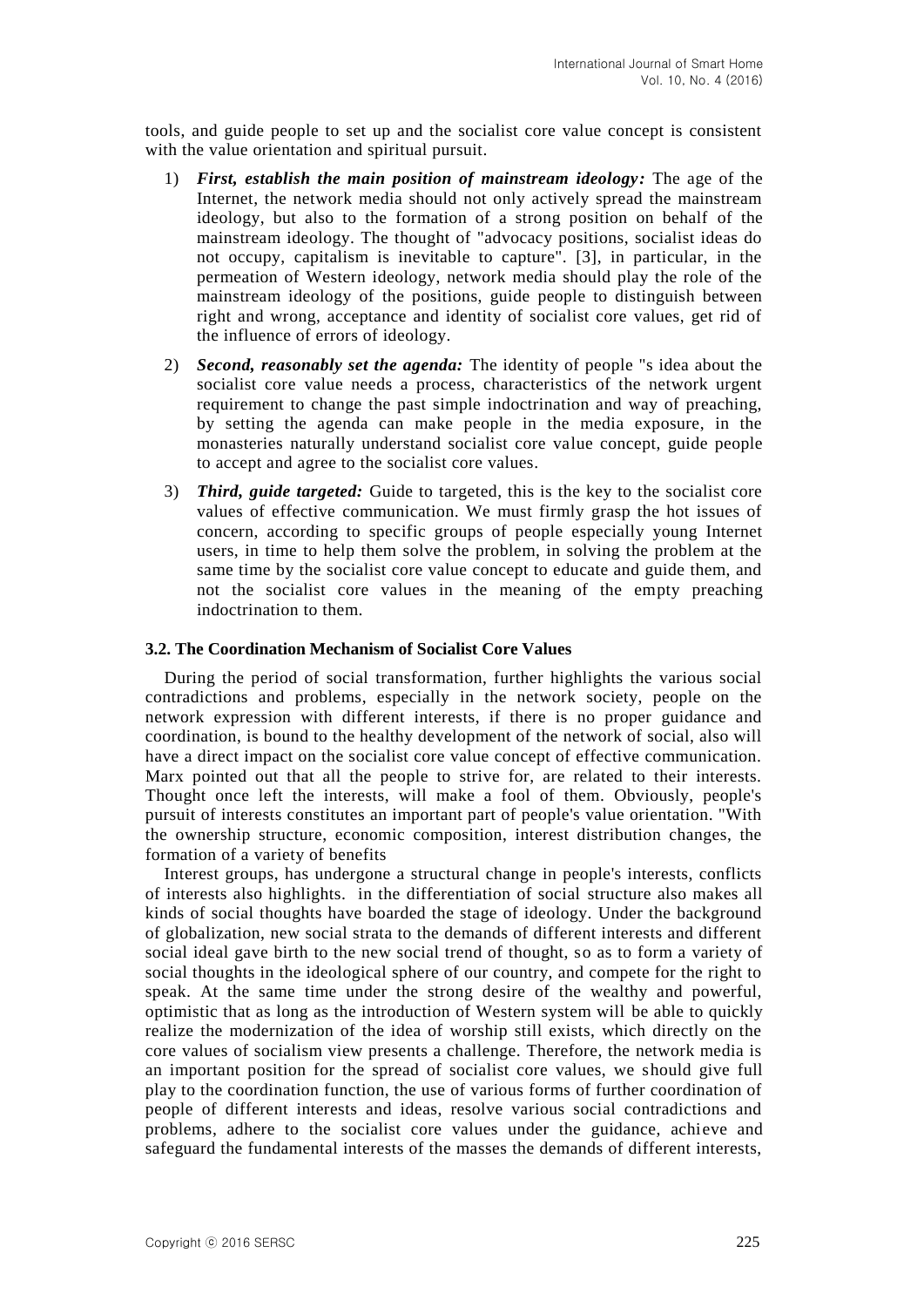and integrate into the mainstream ideology, enhance the influence of the mainstream ideology, let more social classes and interest groups to find a sense of belonging and identity, the formation of the mainstream ideology of loyal supporters and advocates, so that they gradually accepted the socialist core values, so as to ensure the effective dissemination of socialist core values.

Integration is the network media's unique function, it is important to ensure that the network media give full play to its function. Network media to spread socialist core value concept has a huge advantage, namely network media have powerful storage function, have a mass of information; it combines multimedia, animation, interactive and digital technology a rich variety of forms of information in one, can further enhance the dissemination of information flexibility, interesting and rich degree; network media diversification, and propagation speed, timeliness is strong. These advantages can be through effective integration to form a powerful force, enhance the actual effect of the spread of socialist core values. This can be from the following several aspects of first, through the integration of information network media to form a powerful force and enhance and ensure the communication efforts of socialist core values; secondly, through the integration mode of transmission, communication, interaction, and enhance the attraction of dissemination of socialist core values; once more, but also to integrate with the traditional media and new media, in order to adapt to the trend of the development of communication technology, to seize the ideological propaganda new positions, in order to promote the effective dissemination of socialist core values. To improve the socialist core values of the radiation and influence, must accelerate the construction of modern communication system with advanced technology, fast communication and wide coverage. To strengthen party newspapers and journals, news agencies, radio and television and press the construction, expand the effective coverage; to integrate the cable TV network, set up a National Radio & television network company; to advance the telecommunication network, cable TV network and Internet convergence, integration of the construction of national new media broadcasting platform and play its role in communication, to achieve interoperability and orderly operation.

## **4. Network Investigation of College Students' Ideological and Moral**

### **4.1. Questionnaire Design**

The socialist core value concept questionnaire is defined as the two dimensions of Ideological and political quality and moral quality. The ideological and political quality dimension points for the content of the ideological and political awareness, thought political emotion, thought political attitude, ideological and political behavior; moral and cultural qualities of dimension contains the content of the cognition of moral culture, cultural and moral evaluation, moral and cultural behavior. In this paper, we make network questionnaire on Wuhan city as the basic information questionnaire, as shown in Table 1. We stratified random sampling questionnaires, 1000 questionnaires were distributed, and 970 copies of questionnaires, the recovery rate were 98.9%, of which 920 valid questionnaires, accounting for the actual questionnaire 94.8%.

This paper adopts questionnaire as the test index of reliability coefficient. Coefficient of the questionnaire was 0.688; coefficient of each factor was about 0.8. This shows that the reliability of the questionnaire is relatively high.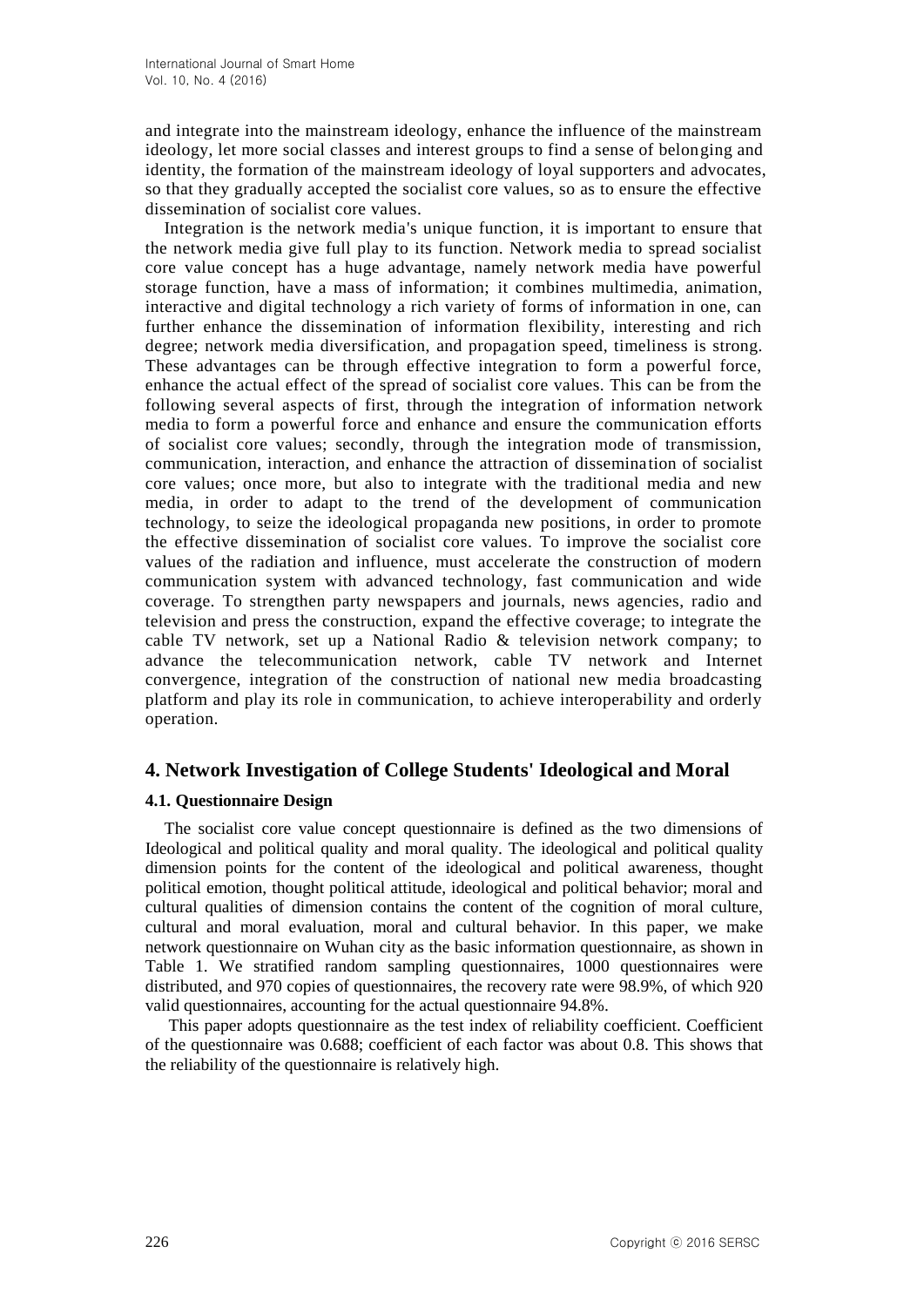| Factor              | Content      | number | percentage |
|---------------------|--------------|--------|------------|
|                     | male         | 538    | 58.5       |
| gender              | female       | 382    | 41.5       |
|                     | 2012         | 222    | 24.3       |
|                     | 2013         | 231    | 25.1       |
| grade               | 2014         | 232    | 25.2       |
|                     | 2015         | 235    | 25.4       |
|                     | party member | 735    | 79.9       |
| Political landscape | crowd        | 48     | 5.2        |
| identity            | cadres       | 359    | 39.0       |
|                     | classmates   | 561    | 61.0       |

### **Table 1. Practice of Socialist Core Values of College Students (N=920)**

In this paper, the questionnaire validity is to test the content validity from the. Invite experts of the questionnaire evaluation is one of the methods to determine the content validity. In this paper, the definition and dimensions of questionnaire items were selected based on the relevant research report and literature review, forum discussions and individual interviews comprehensive consideration and research results. Questionnaire before and after the formation of repeatedly asked theory of Ideological and political education experts, social experts and psychology experts to review, revision and demonstration and repeatedly asked members of the research group and student test questionnaire, discussing the details of the revision, the basic guarantee for the questionnaire of the dimensions and items to covers College Students Identity and Practice Socialist Core Value View of the content. Therefore, the content validity is good.

#### **4.2. The Results of the Survey**

From Table 2, it shows that 77% college students have correct political beliefs and ideals and beliefs, they actively submitted to join the party application, to participate in the training of party activist's class, to the party organization closer, willing to communism as the goal of their struggle to not secluded pursuit.

| Content                  | number | percentage |
|--------------------------|--------|------------|
| The belief of communism  | 462    | 50.2       |
| Buddhist                 | 68     |            |
| The Christian faith      | 46     |            |
| Islam                    | 24     |            |
| There is no clear belief | 320    | 34.8       |

| Table 3. College Students' Cognition of Communism (N=920) |  |  |  |  |  |
|-----------------------------------------------------------|--|--|--|--|--|
|-----------------------------------------------------------|--|--|--|--|--|

| Content                     | number | percentage |
|-----------------------------|--------|------------|
| Communism will be achieved  | 344    | 37.4       |
| Communism may realize       | 372    | 40.4       |
| Communism is just a fantasy | 126    | 13.7       |
| Communism is not possible   | 78     | 8.5        |

From Table 3, it shows that 34.8% students choose the "no clear faith and belief in yourself, 22.2% college students" communism is just a kind of illusion, impossible to achieve ", indicating that some college students have no firm political beliefs, ideals and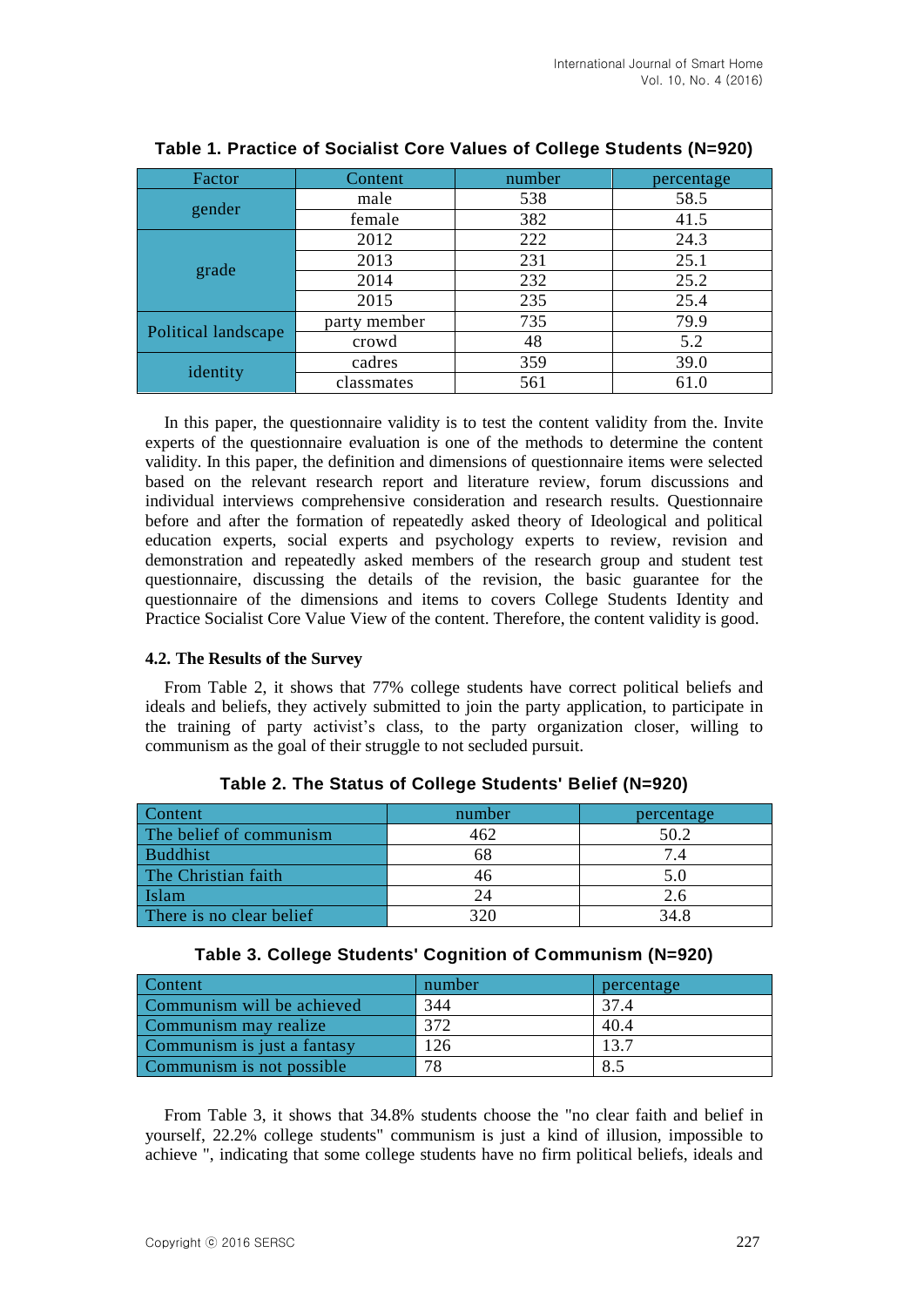beliefs of fuzzy, the ideological and political education workers should further strengthen the ideal and belief education of socialism with Chinese characteristics and enable them to establish a firm belief in communism.

Table 4 and Table 5 statistics show that most of the students' motivation of joining the party is pure. They think that only by adhering to the leadership of the Communist Party of China, in order to achieve the great rejuvenation of the Chinese nation, only to join the Communist Party of China when, in order to better for countries, to contribute to the society, better to serve the people. On the motive of join or be admitted to the party, 31.7% of the students is to broaden their employment channels and 21.3% of the students is to prove that individual ability, 8.9% is advised by parents or teachers, suggesting that this part of the students' motivation of joining the party is not pure, will join the party as a personal development, effective way to show personal ability, has obvious utilitarian tendency.

| Content                               | number | percentage |
|---------------------------------------|--------|------------|
| Only insist on party leadership can   | 344    | 374        |
| realize the great rejuvenation        |        |            |
| The political system reform, learning | 372    | 40.4       |
| foreign party system                  |        |            |
| It doesn't matter, I don't care       | 126    | 13.7       |

**Table 4. College Students to Adhere to the Party Leadership Attitude**

| Content                          | number | percentage |
|----------------------------------|--------|------------|
| realization of communism         | 398    | 43.3       |
| serve the people.                | 623    | 67.7       |
| Increase the employment channels | 292    | 31.7       |
| influenced by Party members      | 120    | 13.0       |
| Reflect personal ability         | 196    | 21.3       |
| parent or teacher's advice       |        | 89         |

**Table 5. College Students' Motivation of Joining the Party (N=920)**

According to Table 6, Statistics show that, more than 90% of the college students of socialist economic construction, scientific development view, new rural construction, peaceful rise of foreign policy, the construction of the socialist core value system, construction of the socialist legal system, anti-corruption initiate cheap construction and national culture and national policies expressed highly recognized.

| Content.                              | number | average | S.D    |
|---------------------------------------|--------|---------|--------|
| Concentrate on construction and       | 917    | 4.3259  | 1.0305 |
| development                           |        |         |        |
| Implement the scientific concept of   | 919    | 4.2904  | 1.0412 |
| development                           |        |         |        |
| Promote the construction of new       | 918    | 4.2813  | 1.1001 |
| socialist countryside                 |        |         |        |
| Adhere to the road of peaceful        | 917    | 4.2262  | 1.0680 |
| development                           |        |         |        |
| social construction of socialist core | 918    | 4.1216  | 1.0315 |
| value system                          |        |         |        |
| strengthen the construction of        | 919    | 4.1285  | 1.0547 |
| socialist legal system                |        |         |        |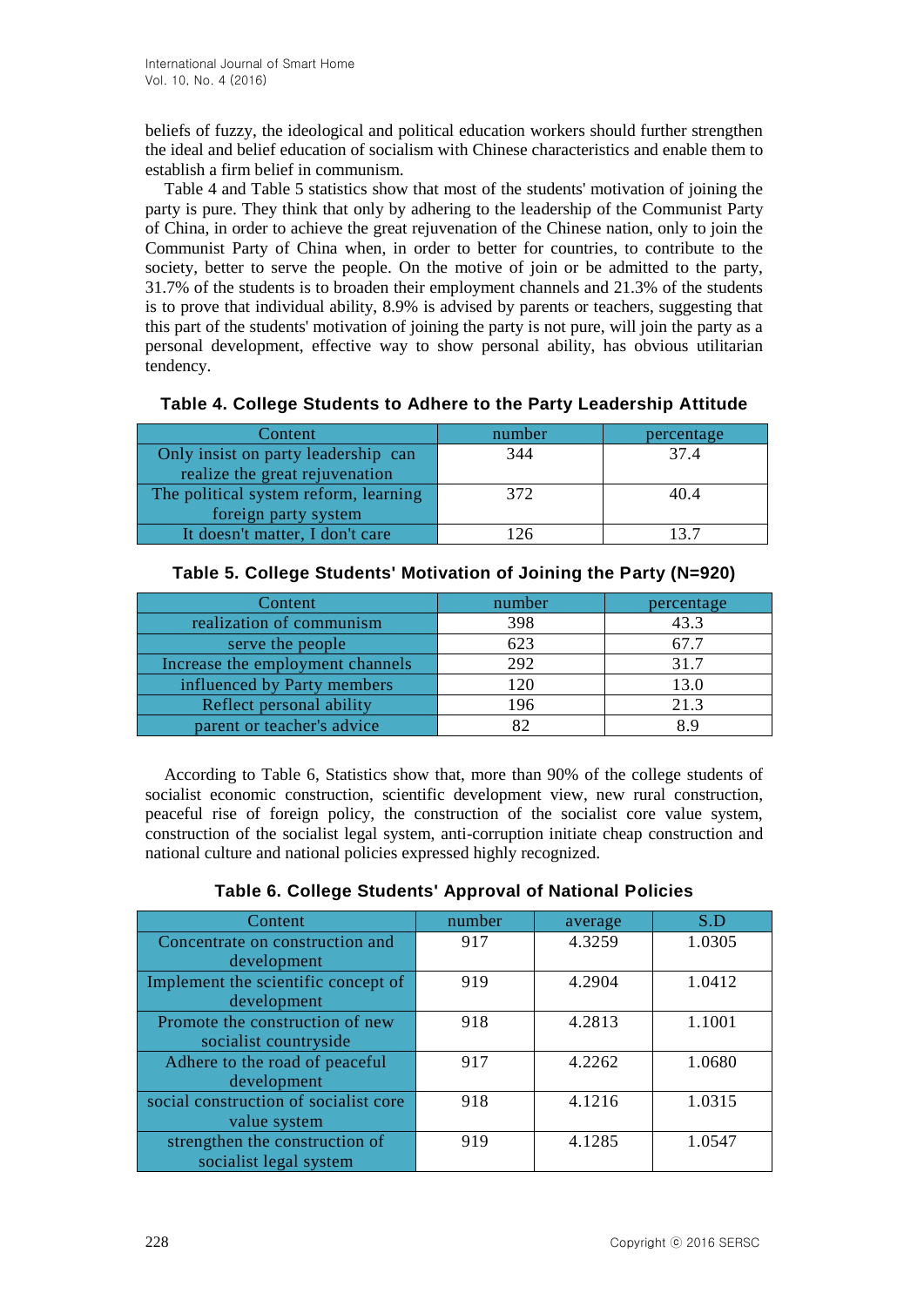| strengthen the construction of anti- | 919 | 4.0966 | 0.9776 |
|--------------------------------------|-----|--------|--------|
| corruption                           |     |        |        |
| enhance the national cultural soft   | 917 | 40.480 | 1.0406 |
| power                                |     |        |        |

From Table 7 and Table 8, Statistics show that students can consciously do the socialist concept of honor and the basic code of ethics of the practitioner, a strong sense of social responsibility. Most of the students on their ideological and moral status and social responsibility evaluation is good, have a certain understanding of the basic moral norms. 85% of the students think it is necessary to strengthen the education of socialist concept of honor and disgrace at the present stage, 81% of the "Eight Honors and Eight Disgraces" content understanding and can consciously do. Compared with the students on self ideological and moral situation of low evaluations and socialist concept of honor and Disgrace View highly cognitive, indicating that the college students of four universities in terms of moral cognition, feeling, consciousness and behavior, "consistency of the knowledge and behavior problems. In the face of personal interests and collective interests, 17% chose "selflessness", 14% of them chose "Xiangong private", 53% choose "Gongsijiangu", indicating that college students "moral" personal "and" utilitarian "has been widespread.

**Table 7. College Students' Understand to Eight Do's and Don'ts**

| Content                            | number | percentage |
|------------------------------------|--------|------------|
| Clearly and every college students | 303    | 32.9       |
| should do                          |        |            |
| Know, I can do it                  | 462    | 50.2       |
| Not too clear, can abide by the    | 135    | 14.7       |
| basic code                         |        |            |
| requirements are too high,         |        |            |

### **Table 8. Students' Attitude of Dealing with the Relationship between Individual and Collective**

| Content                      | number | percentage |
|------------------------------|--------|------------|
| selfless                     | 164    | 17.8       |
| Take both public and private | 546    | 59.3       |
| interests into account       |        |            |
| private first                | 76     | 8.3        |
| public first                 | 34 ا   | 14.6       |

In a word, students of the socialist core values of the relatively high degree of identity. But there are also many problems and need from the students recognized the value of the theoretical basis, identity of college students socialist core value concept of guidance system and agree that college students socialist core values of internalization mechanism of scientific analysis and theoretical study. The survey shows that most of the students will be able to combine the theoretical study and social practice, with the use of theory and practice to test the ability of the theory. 75% of the students can clearly recognize that the construction of socialist modernization with Chinese characteristics is guided by Marxism theory, it contains not only the Marxism Leninism, Mao Zedong thought, more important is the theoretical system of socialism with Chinese characteristics. 80% of the students with Deng Xiaoping Theory and "Three Represents" important thought and the scientific development concept to guide their daily study life and social practice activities, to solve the problems and confusion encountered in the actual life and social practice.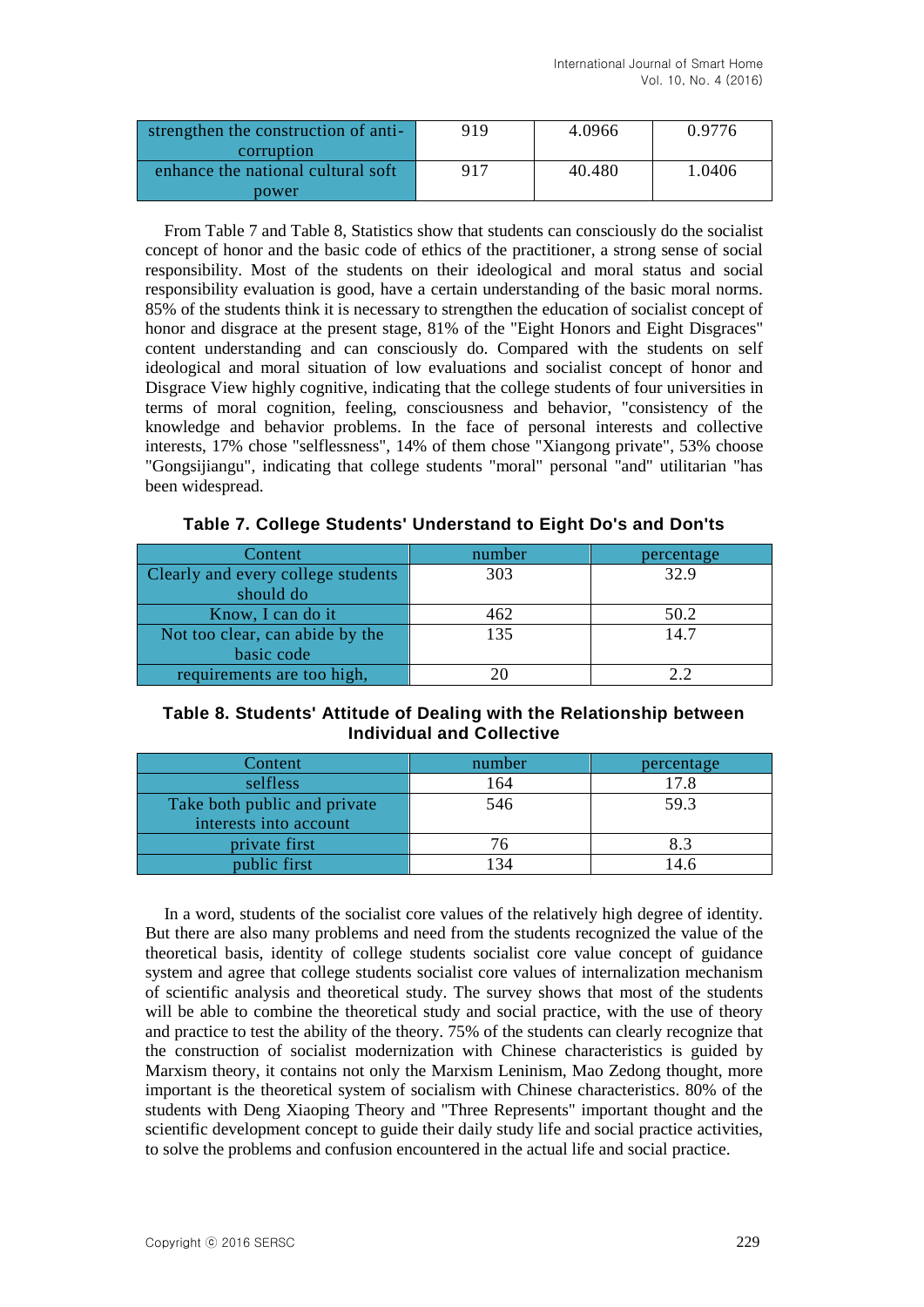### **5. Conclusions**

Network has Openness, interactivity and convenience for the realization of public participation provides the conditions. To achieve effective dissemination of network media on the core values of socialism view, we should accept the broad participation of the masses of the people, by the broad participation of the people continuously improve understanding of the people of the socialist core value concept, the scope of further strengthen on people of socialist core value of value view education and guidance, to further expand the socialist core values of propagation and influence, so as to lay a solid foundation for the socialist core values of mass base. In information age, the development characteristics of the Internet, network media and media literacy continue to improve provides the possibility for the broad participation of the people. Therefore, extensive public participation is not only the effective mechanism of propagation of socialist core values, and also the inevitable trend of the spread of socialist core values. This can be from the following aspects:

First, to strengthen the study of theory is a prerequisite for public participation. People's initiative to learn the basic knowledge of socialist core values and the related theory of their participation in the propagation of socialist core values premise. Under the network environment, it can be disseminators of information. Therefore, people took the initiative, consciously learning theory of socialist core values, the participation in the network information dissemination process consciously adhere to the socialist core value concept as a guide, consciously spread socialist core value concept. Second, strengthen the media literacy education is the key of public participation right. Internet era, in the face of the proliferation of information network media, to constantly improve people's media literacy, media literacy through improving the to ensure people in the correct interpretation and identification information, correct choice of media, and consciously participate in the socialist core value concept of communication practice. Third, adhere to the guidance of socialist core values is the guarantee the success of public participation. In public participation in the process of practice, it is necessary to adhere to as a guide, this is the active participation of public should follow the direction and the scope of public participation mechanism expand socialist core values of the spread and influence, lay a solid foundation for the socialist core values of mass foundation of important guarantee to the socialist core value concept. Fourth, establish smooth communication channel and platform. Extensive public participation, it is necessary to establish a public communication platform, and ensure that the masses timely interactive exchange of information, and ensure the communication channels. , of course, construction, spread and carry forward the Chinese characteristic socialist core value concept is a system engineering, the rapid development of the information age, network media the socialist core values and effective mechanism should also continue to be improved and perfected, in order to adapt to the progress of information technology, and should not stick to some kind of invariable, the rigid mode of transmission and mechanism. The only way to expand the influence of socialist core values, to enhance the effectiveness of the socialist core values of the propagation, and the new position to continue to seize the commanding heights of the dissemination of ideology.

## **References**

- [1] L. Michel and R. Mohammad, "The effects of social media based brand communities on brand community markers, value creation practices, brand trust and brand loyalty",Computers in Human Behavior, vol. 28, no. 5, **(2012)**, pp.1755-1767.
- [2] M. Alavi, "The Challenges of High School Counselors in Work PlaceOriginal", Procedia Social and Behavioral Sciences, vol. 46, **(2012)**, pp. 4786-4792.
- [3] K. Anand, "Context-general and Context-specific Determinants of Online Satisfaction and Loyalty for Commerce and Content Sites",Journal of Interactive Marketing, vol. 24, no. 3, **(2010)**, pp. 222-238.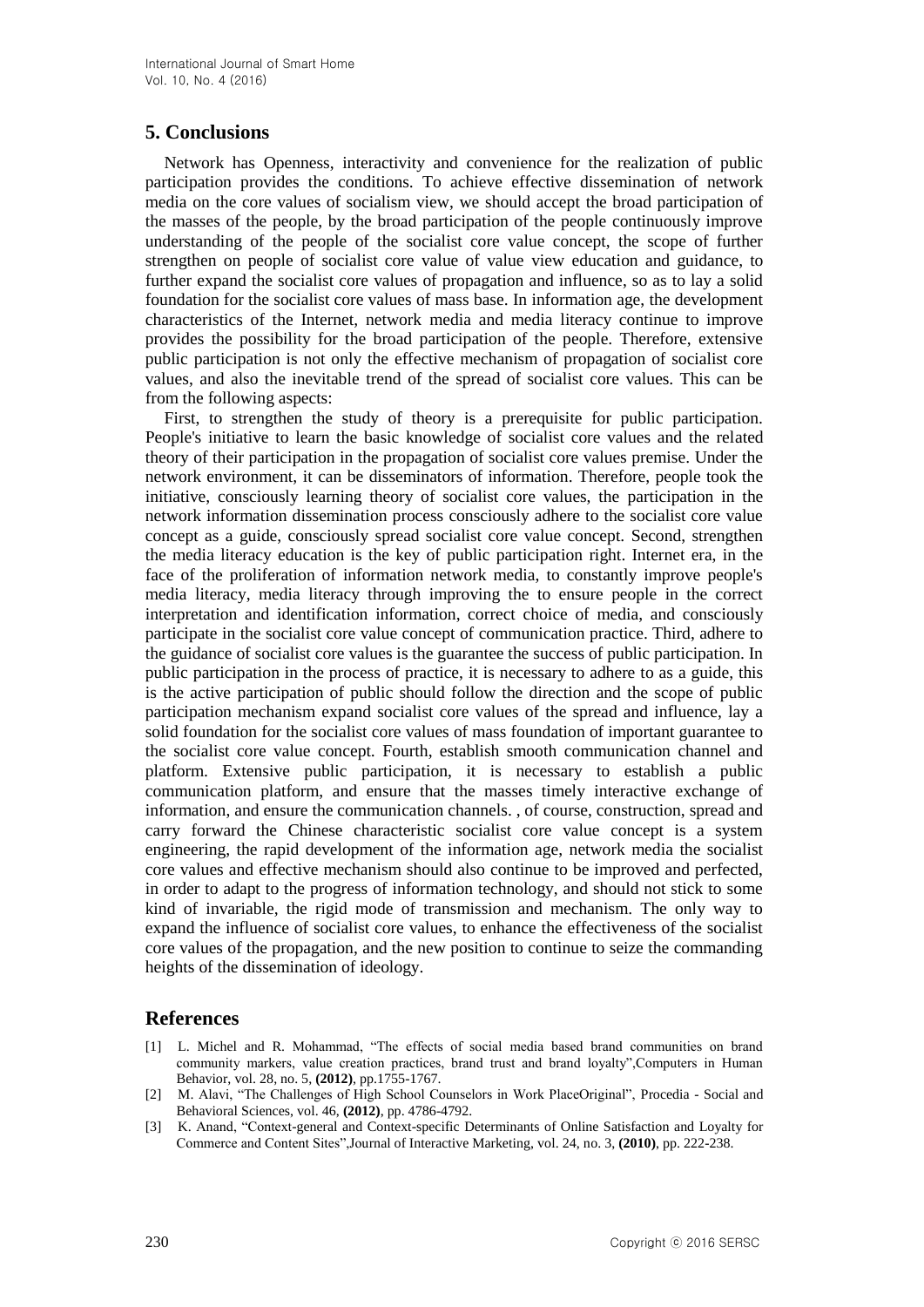- [4] R. Khansa, "Teachers' Perceptions toward School Counselors in Selected Private Schools in Lebanon" ,Procedia - Social and Behavioral Sciences, vol. 185, **(2015)**, pp. 381-387.
- [5] S. E. Carrell and M. Hoekstra, "Are school counselors an effective education input?"Economics Letters, vol. 125, **(2014)**, pp. 66-69.
- [6] N. R. Mastroleo and R. Turrisi, "Examination of posttraining supervision of peer counselors in a motivational enhancement intervention to reduce drinking in a sample of heavy-drinking college students",Journal of Substance Abuse Treatment, vol. 39, **(2010)**, pp. 289-297.
- [7] Z. Catts, "Certified Genetic Counselors: A Crucial Clinical Resource in the Management of Patients with Suspected Hereditary Cancer Syndromes",Review ,Surgical Oncology Clinics of North America, vol. 24, **(2015)**, pp. 653-666.
- [8] Z. Huang and M. Benyoucef, "From e-commerce to social commerce: A close look at design features",Electronic Commerce Research and Applications, vol.12, no. 4, **(2013)**, pp. 246-259.
- [9] R. A. Sabella, "School counselors perceived importance of counseling technology competencies", Computers in Human Behavior, vol. 26, **(2010)**, pp. 609-617.